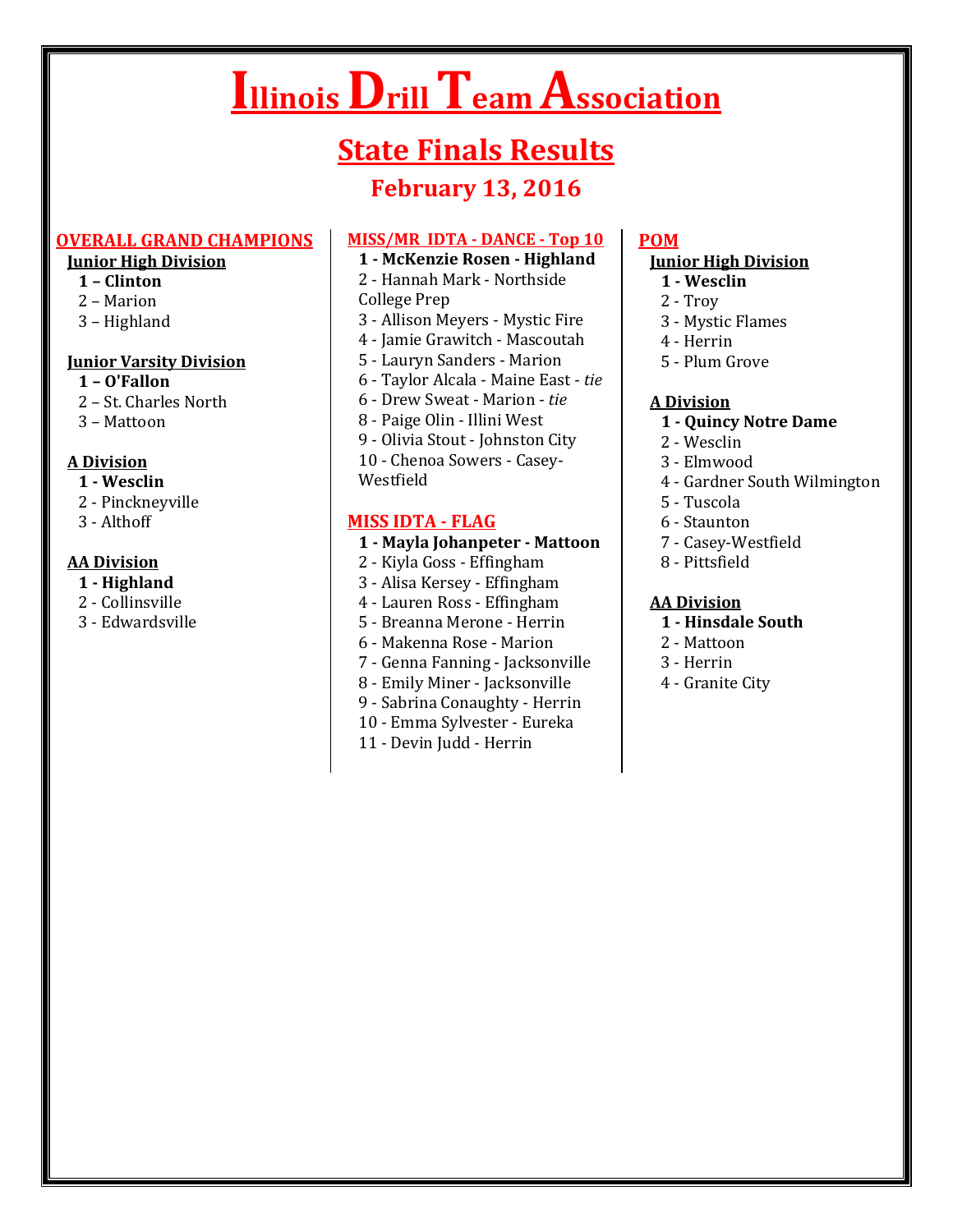## **POM/DANCE**

#### **Junior High Division**

- **1 – Harlem**
- 2 Highland
- 3 Eisenhower
- 4 Triad
- 5 Troy
- 6 Clinton
- 7 Collinsville
- 8 Parkside
- 9 Mattoon *tie*
- 9 Charleston *tie*
- 11 Knoxville

#### **Junior Varsity Division**

 **1 – Mascoutah**

## **A Division**

#### **1 - Murphysboro**

- 2 Benton
- 3 Althoff
- 4 Knoxville
- 5 Mystic Fire
- 6 Peotone
- 7 Clinton
- 8 Nashville

## **AA Division**

- **1 - Highland**
- 2 Mascoutah
- 3 Quincy
- 4 Dunlap
- 5 Collinsville
- 6 Lincoln
- 7 Jacksonville
- 8 Jersey
- 9 Northside College Prep

# **JAZZ**

## **Junior High Division**

- **1 - Collinsville**
- 2 Marion
- 3 Highland
- 4 Clinton
- 5 Stephen Mack
- 6 Mattoon
- 7 Eureka
- 8 Germantown Hills
- 9 Kingsley

## **Junior Varsity Division**

#### **1 - Mattoon**

- 2 O'Fallon
- 3 St. Charles North
- 4 Edwardsville

## **A Division**

#### **1 - Pinckneyville**

- 2 Casey-Westfield
- 3 St. Patrick
- 4 DuQuoin
- 5 Marquette
- 6 Clinton
- 7 Althoff
- 8 Nashville

## **AA Division**

- **1 - Highland**
- 2 Collinsville
- 3 Maine East
- 4 Marion *tie*
- 4 Bloomington *tie*
- 6 Belleville East
- 7 Triad
- 8 Mattoon

## **HIP HOP**

## **Junior High Division**

- **1 – Villa Grove**
- 2 Unity
- 3 Triad
- 4 Roselle
- 5 Trimpe

## **Junior Varsity Division**

 **1 – Edwardsville**

## **A Division**

- **1 - Villa Grove**
- 2 Unity
- 3 St. Joseph-Ogden
- 4 Dupo
- 5 Johnston City
- 6 King College Prep

## **AA Division**

- **1 - Normal West**
- 2 Centralia
- 3 Edwardsville
- 4 Normal Community
- 5 Jacksonville
- 6 Triad
- 7 Bloomington
- 8 Jersey
- 9 Herrin
- 10 Springfield
- 11 Carbondale